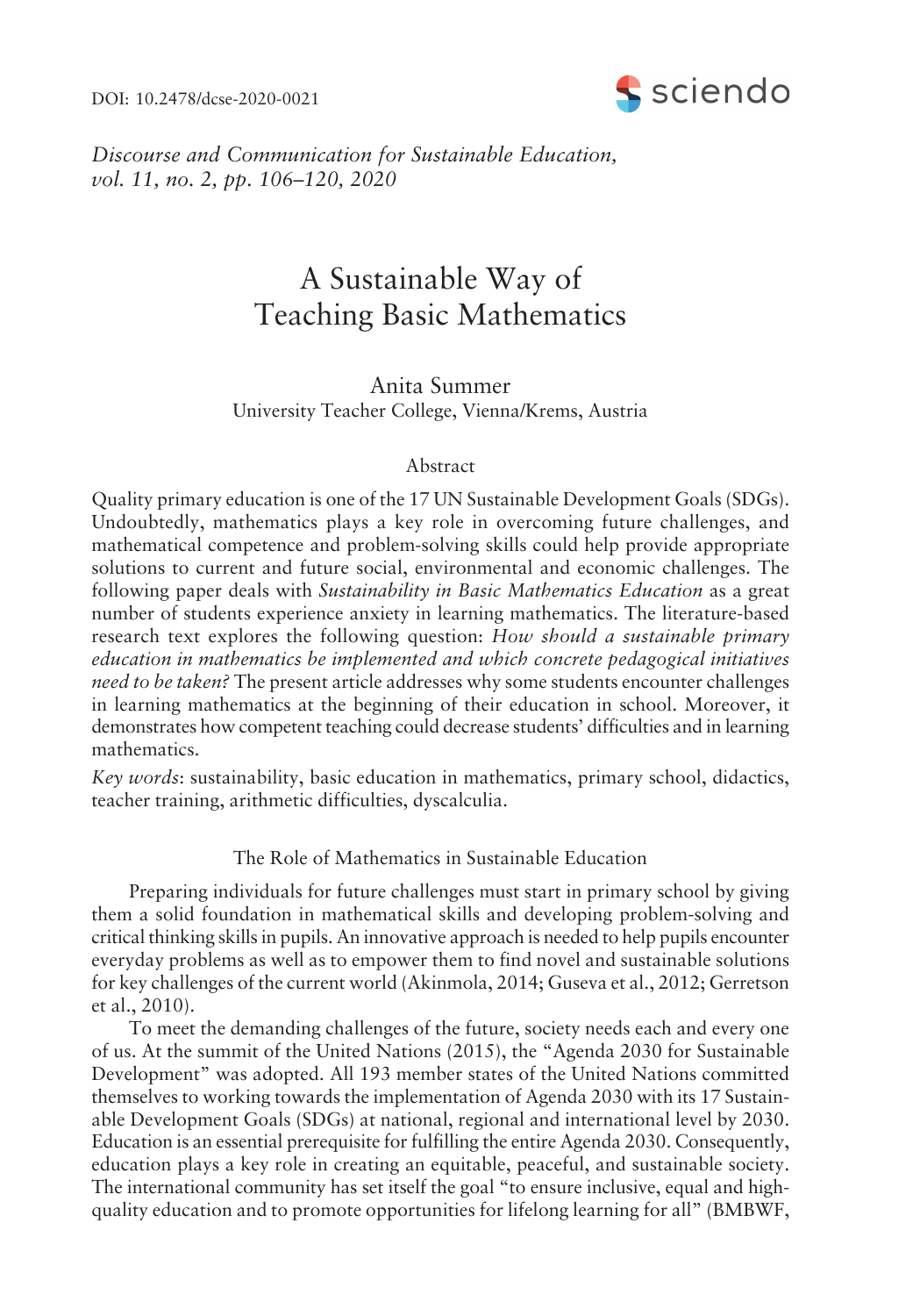2019). Goal Four demands *high quality education*: By 2030, it is expected that all female and male students complete free and high quality primary and secondary education on an equal footing, leading to useful and effective learning outcomes (Bka, 2015; BMBWF, 2019; Salīte & Pipere, 2016).

This implies a clear mandate for teachers as well as for teacher education because ìall entrepreneurs of the future are in school today, the nature of their value-oriented education and their willingness to participate is shaped by today's learning" (Lindner, 2019, p. 124).

The field of mathematics in particular plays a key role in meeting future challenges. Thanks to mathematics, "perceived correlations" can be turned into statistically validated correlations, or hypotheses could be rejected. Due to its universal acceptance, mathematics has the possibility to scientifically substantiate the debate on sustainable development and global sustainability and to structure complex processes in an understandable way. Mathematical competence and problem-solving skills form an essential basis for mastering future challenges.

Since decisions are made based on data in the contemporary era, it is important for learners to develop and strengthen skills in mathematics. These skills are essential for education and training and significantly affect future employability and career choices. Employers seek employees who are proficient in mathematics, because of their problemsolving skills. In addition to economic benefits, mathematics is also deemed as a tool to promote social values and democratic principles, such as equality and justice. On the one hand, democracy demands a means of communication and discussing principles in a rational way, and mathematics with its close relationship with rationality helps achieve democracy. On the other hand, democracy demands operational procedures for its concrete implementation, and mathematics also facilitates this (Safford-Ramus et al., 2016).

However, a great number of pupils find mathematics a highly challenging subject. At the beginning of their education in school mathematics is deemed as subject requiring a multitude of drills which is difficult for most of pupils to understand. This fact is supported by numerous studies: "Fear of mathematics is dominant compared to other subjects and joy is relatively seldom experienced. Overall, an unfavorable pattern is emerging for mathematics from an emotional perspective" (Götz, 2012, p. 2). The connection between fear of failure in mathematics and low achievement is confirmed especially for girls (Weber & Petermann, 2016).

Adults often do not understand why some children find it difficult to take their ìfirst stepsî into mathematics or arithmetic. These children already fail in the basic range of numbers and therefore hardly gain a sustainable understanding of mathematics. Statements such as "why don't you understand this, it's quite logical. Strive harder, you can do it" (Selter, 2012, p. 1) are not only pedagogically useless, but also show that the difficulties and hurdles of the subject are not understood by adults.

It is difficult for children to make up for basic insights, and, as a result, learners often carry out procedures that they do not understand and give up on understanding content and exploring correlations. "They sometimes use formulas and algorithms that they do not understand and if they do not remember, they are not able to find solutions in other ways" (Schütky et al., 2017, p. IV). These children are deprived of a lot of interesting and necessary knowledge of mathematics and possibilities to apply problemsolving strategies as well as many career aspirations associated with this. In line with the "SDG four" or all SDGs, it must therefore be the goal of teachers to support children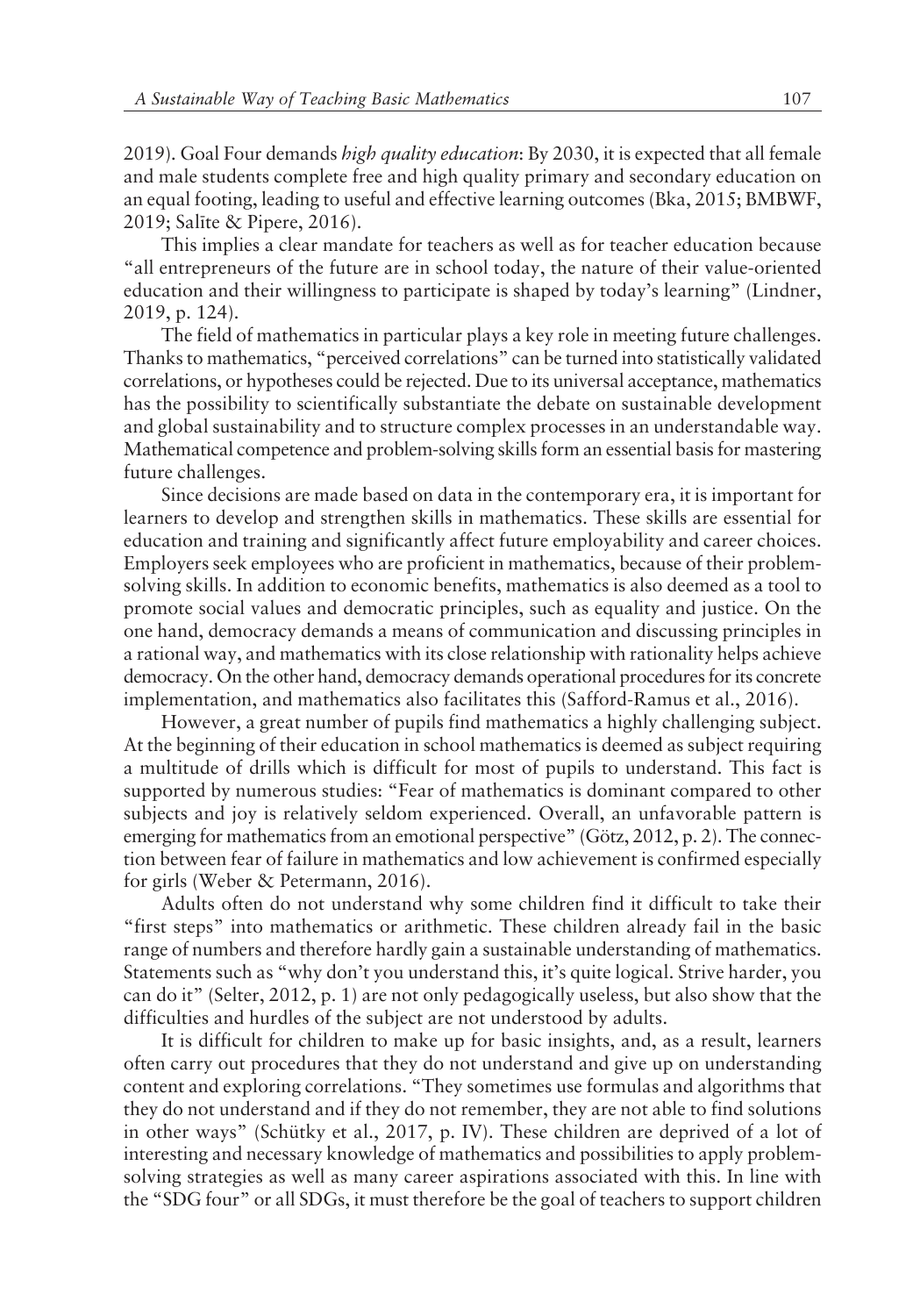in acquiring sustainable basic mathematical skills following the children's train of thoughts and to accompany them in the acquisition of the first basic mathematical concepts, which comes with as much understanding as possible.

This article aims to answer the following research question on the basis of a literature analysis: *How should a sustainable mathematical primary education be implemented and which concrete pedagogical initiatives need to be taken?* It is shown how children with numeracy difficulties think. It will be presented that what seems so difficult to them in their initial mathematics lessons; and, above all, that these children are by no means stupid or unwilling, but use quite reasonable ways and structures of thinking. Furthermore, it will be demonstrated that didactic practices that have been in use for years can encourage the development of useless patterns of thought and explanation. In order to prevent possible arithmetic difficulties, a literature-driven approach is presented to show *how* initial mathematical instruction needs to be implemented in kindergarten and school. This requires a sound knowledge of possible hurdles and difficulties that may arise in mathematical lessons. However, it is by no means the author's intention to give "recipes"; at best, the ideas should be understood as possible alternatives for action, which have to be individually adapted to the learning process of each child. This paper does not claim that arithmetic difficulties or dyscalculia (i.e., a condition that affects the ability to acquire arithmetical skills) can be prevented in every single case, because dyscalculia is based on multi-causal factors. The teacher has no influence on many of them. Nonetheless, the aim of sustainable education in mathematics should certainly be to develop a deeper understanding of children with dyscalculia and to become aware of the pedagogical responsibility concerning the first mathematics lessons in order to make a significant contribution to fulfill the "SDG four" goals.

#### **Mathematics as a Living Science**

Mathematics is seen as a living science of patterns and structures. Teaching is not based on fixed structures, but on individual and social processes. Only these processes lead to mathematical knowledge. They are based on self-directed learning, and making mistakes is inevitable. Lessons should be drawn from these mistakes in the discussion with other learners, which is essential for learning. In line with the new concept of mathematics, currently learning is no longer understood as building a wall according to a given plan, strictly avoiding gaps, but as the continuous creating a net of elements of knowledge and skills" (Müller & Wittmann, 2016, p. 158). A child has "understood" a mathematical concept or procedure when he/she has made connections with ideas that have already existed in his/her mind. The more numerous and stronger these connections are to already established nets, the more deeply the new content is anchored. It is therefore essential to establish links between different presentations, ideas and applications (Gerster & Schulz, 2004).

While just a few decades ago the emphasis in lessons was on rapid and time-saving calculation procedures, a shift of paradigm has taken place, prompted by the omnipresent pocket calculator on the mobile phone. Today it is essential for training in the concept of numbers and to promote and train mental arithmetic, rough calculations and a relational mode of thinking (Hefendehl-Hebereker & Schwank, 2015). This constitutes a significant contribution for applying mathematics in everyday situations and thus to achieving "SDG four".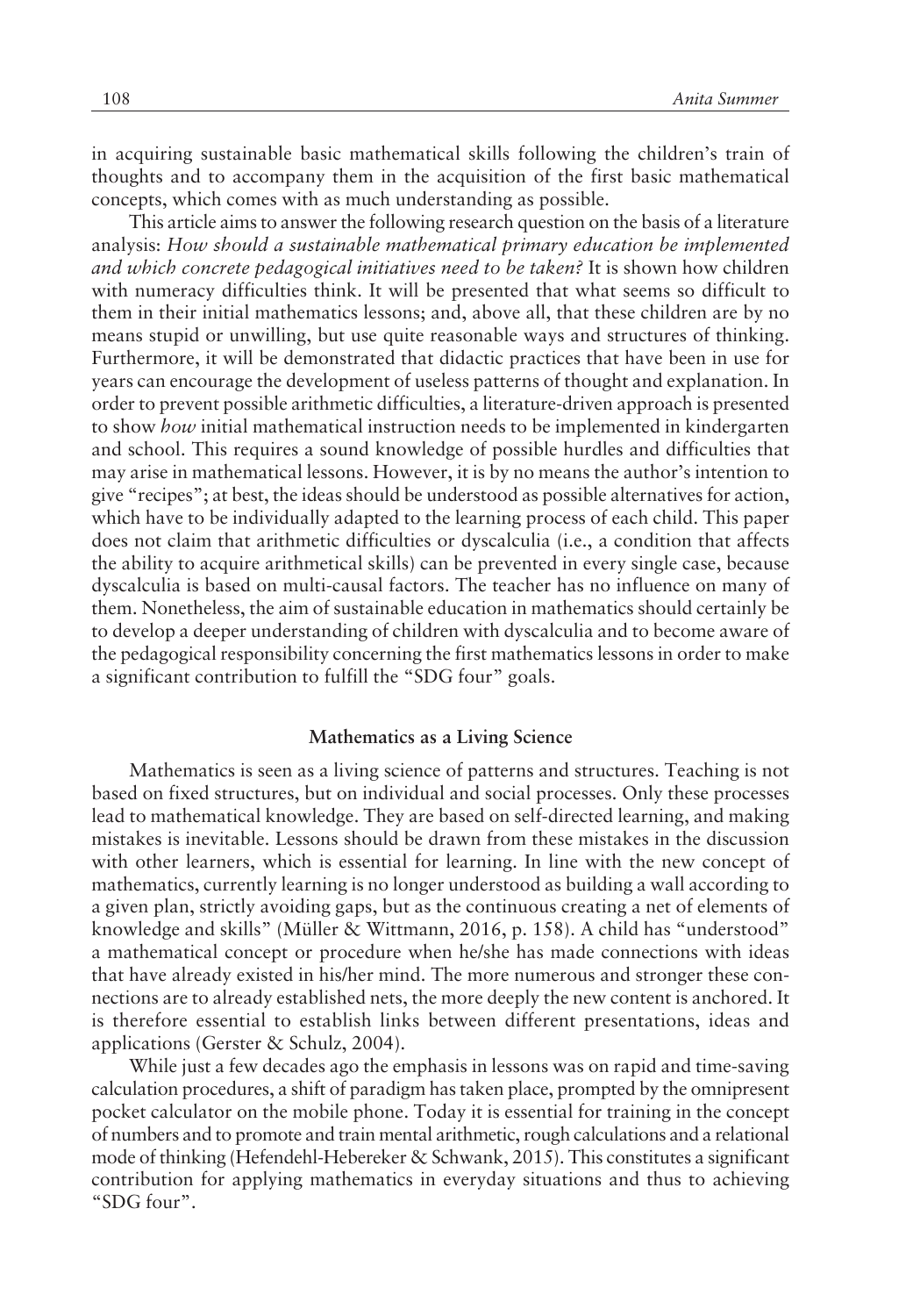The following chapter will show which steps children usually take when developing their first mathematical concepts in order to finally be able to classify the missing competences or misinterpretations in children with dyscalculia.

# **Basics in the Range of Numbers up to Ten**

Counting is often the children's first contact with the world of numbers and forms the transition between the implicit quantitative knowledge that children have already acquired in their environment and the explicit quantitative knowledge that is taught in school (Walter, 2014). The *normal* development of informal skills of arithmetic takes place from birth to kindergarten age and beyond. During this time, children reach various ìmilestonesî that can be divided into three levels of competence and reflect the increasing understanding of the connections between quantities and numbers:

Competence Level I: *Development of basic numerical skills* related to the concept of quantity, the correct sequence of numbers and the counting procedure.

Competence Level II: *Acquisition of awareness of the quantity of numbers*: The sequence of numbers gains quantitative meaning, first in an imprecise number concept (little-much-very much), finally in a precise number concept (linking the sequence of numbers with an exact sequence of quantities).

Competence Level III: Understanding relationships between numbers (partial-wholeconcept) (Krajewski, 2008).

Counting is thus considered a central competence for the arithmetical learning process and forms an essential foundation for later mathematical understanding. "Quantitative and numerical prior knowledge can be seen as the most significant specific informal skill with regard to mathematical competences in the first two years of primary school" (Werner, 2009, p. 112). Longitudinal studies among kindergarten children confirm that quantity and number-related prior knowledge has a decisive influence on the later performance in primary school mathematics lessons (Gerretson, 2010; Krajewski, 2003; 2008; Walter, 2014).

Hasemann and Gasteiger (2014) also emphasize the ability of "subitizing" (p. 17), the simultaneous acquisition of up to four or five elements by three or four-year-olds. The successful counting process can be described by the counting principles described by Gelmann and Galistel in 1978:

- 1. *The one-to-one/unambiguous principle*: one numeral is assigned to each object to be counted.
- 2. *The stable-order principle*: The series of numerals has a fixed order.
- 3. *The cardinal principle*: The last named numeral indicates the number of elements of a set ("how-to-count principles").
- 4. *The abstraction principle*: The way objects are to be counted is arbitrary.
- 5. *The order-irrelevance principle*: The respective arrangement of the objects to be counted is not important for the counting result ("what-to-count principles") (Schipper, 2009, p. 75).

Hasemann (2003) presents a different model of counting competence which distinguishes five levels:

1. *String level*: The word order is recited mechanically like a poem. The numerals have no cardinal meaning.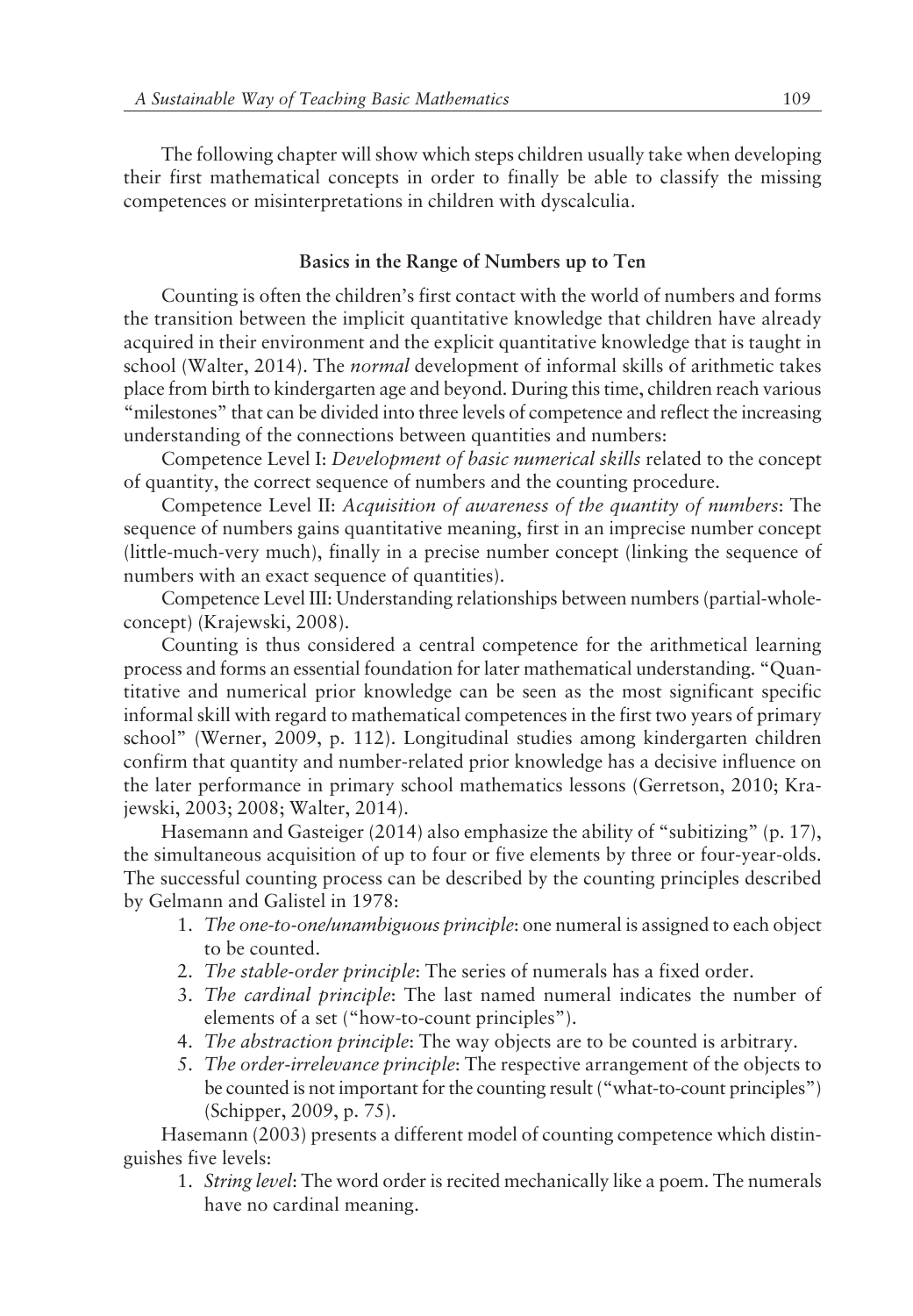- 2. *Unbreakable chain level*: At the age of about 3.5 to 4 years, children use numerals in the correct order, but counting errors occur, for example, objects are counted twice or an object is assigned to each syllable of a numeral.
- 3. *Breakable chain level*: If random items are counted, children at about 4.5 years of age, start arranging the items while counting, for example, by pushing the items that have already been counted aside.
- 4. *Numerable chain level*: At the age of about 5 years, children know that each item is counted only once and that the latter number indicates the number of items of the set.
- 5. *Bidirectional chain level*: From about 5.5 to 6 years of age, children recognize cube pictures. Counting forwards is no longer only possible starting from one and counting backwards is also possible. With the help of counting strategies, the first word problems in mathematics can be solved (Hasemann & Gasteiger, 2014; Schipper, 2009).

Last but not least, various aspects concerning the concept of numbers are pointed out. To begin with, children develop the cardinal number aspect, which describes the number of elements of the set. The *cardinal number aspect* includes the counting number aspect (the sequence of natural numbers while counting) and the *ordinal number aspect* (indicates the position in the ranking of an item in an ordered sequence). Other aspects like the *size units aspect*, *operator aspect* (describes the multiplicity of objects), *arithmetic number aspect* (numbers are used for arithmetic operations) and *coding aspect* (telephone numbers, post codes) only gain an importance over time (Hasemann & Gasteiger, 2014).

All the models, developmental stages and especially the age indications mentioned are subject to changes in individual child development and can only serve as a rough guideline. The following chapter will show which difficulties children can encounter even when dealing with apparently very basic mathematical content.

# **ìWhat Can Be so Hard about That?î**

ìOne two three four five six seven eight nine ten.î Children learn this catchy phrase, for example, when playing hide-and-seek, but without necessarily linking it to mathematics. As for the first approach, it is rather a period of time that one has to wait before one can start looking for playmates. Day by day, children realize that these are individual words and that they can be assigned to different objects.

The mathematician, Herrndorf (2005), recalls her first encounter with numbers as follows: "I soon understood the five correctly: 'Five', that is my little finger (of the left hand, of course, because I needed the right hand for counting). At school, I was then supposed to take two off this finger - my own five. How should I take two off my little finger? Later I had to split my little finger – the five. I still don't want to think about how to split one finger." Herrndorf (2005) also refers to the game "Mensch-Ärgere-Dich-Nicht" (Ludo) to illustrate her way of counting as follows: "the others did not agree with my moving the tokens. I wanted to count the field I was standing on as well. When I noticed that their way of moving was faster, I did the same. Going faster can't be wrong."

Children often begin to accompany routine procedures or activities, such as walking over tiles or stepping stones with counting words. The author of this article also recalls a question that she could not answer at the age of about four: there were exactly eight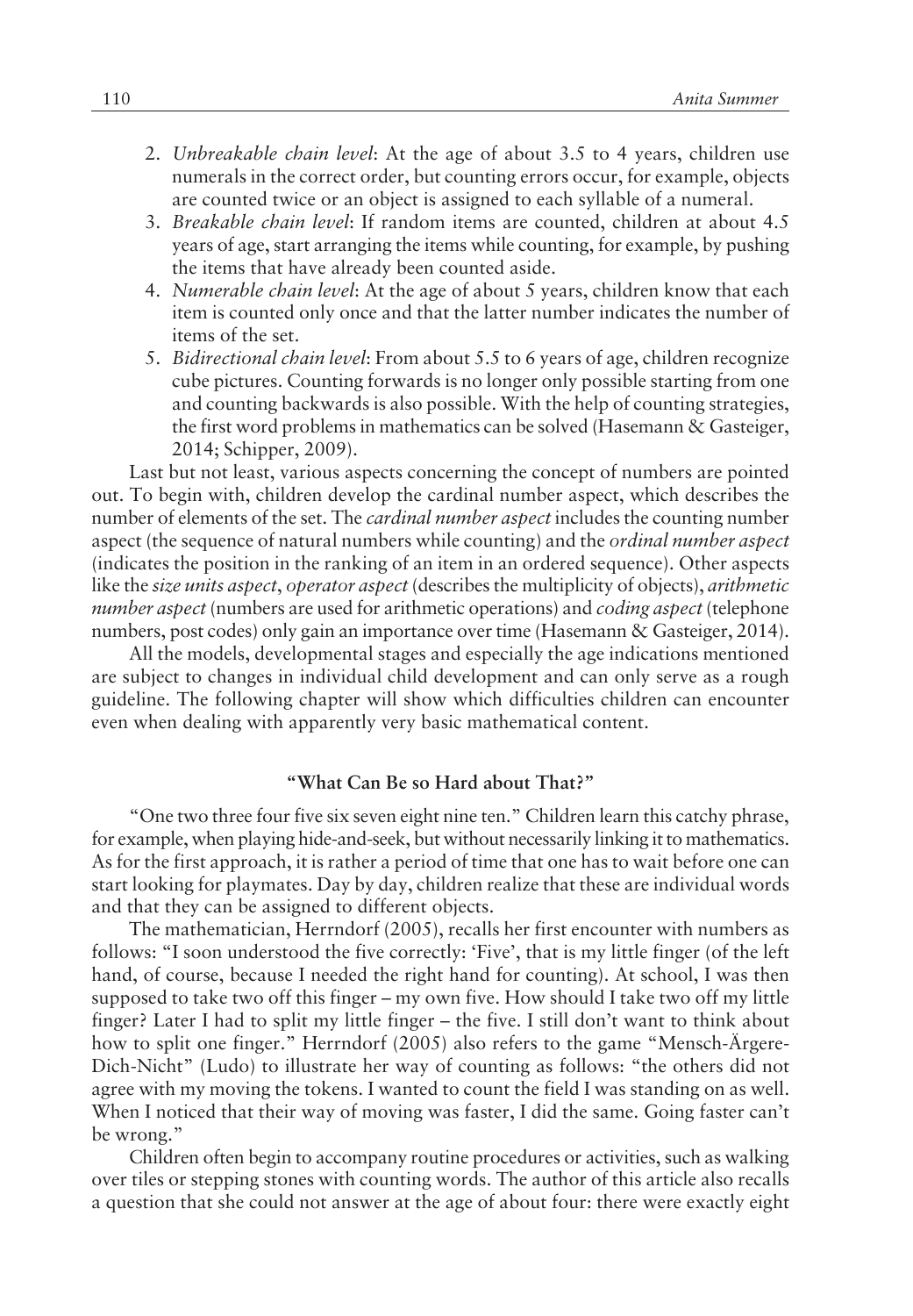large stepping stones along the access path to her parents' house. If one walked towards the house, "eight" was right at the entrance, but if one walked away from the house, "eight" was at the garden fence. The parents just did not want to believe that there were twice "eight" stones in their front yard.

F., the author's younger son, was a persistent "step counter" when he was about three years of age: "One – two – three – four – five – six – seven – eight – nine – ten". The author recognized the above mentioned "syllable trap" ("asynchronous counting", according to Hasemann (2003) at "seven". Later his range of numbers expanded to about 30, and an interesting conversation ensued one day: Together we were "counting", but already in a hurry, on the way to a doctor's appointment. F.'s order of counting was particularly faulty and incomplete: "Mum, did you notice that I left out some numbers?" – "Yes, but it doesn't matter." – "I did it on purpose, Mom, to get us faster there!"

Perhaps some readers will remember such anecdotes from their own childhood or from observing children. At least one thing becomes clear that children think differently from adults, and the logic of children is not always quite correct, but it is still remarkable and considerate (Spiegel & Selter, 2015). In any case, despite the good will and the efforts on behalf of the teachers and learners, mathematics offers ample opportunities for misunderstandings and misinterpretations.

#### **Enhancing Misunderstandings and Misconceptions**

Sometimes common pedagogical practices even enhance children's misconceptions. Some of the pedagogical practices are as follows though the list is not exhaustive: Smallstep notion of numbers and understanding ordinal numbers.

In very young children, misconceptions occur when they develop a pattern of ordinal numbers only. This idea is supported by the way the range of numbers is structured in most current textbooks: the first school year starts by dealing with small ranges of number up to four (simultaneous understanding), up to five (using the hand) or up to six (using the cube). Gradually (number by number) the range of numbers up to ten is introduced.

Usually, additive arithmetic operations are already being performed in these small "artificial" ranges of numbers. This procedure follows the "principle of small steps" and is intended to avoid asking too much of the children. Wilhelm Grube  $(1816–1884)$ serves as a historic example. He proposed to treat numbers "monographically", that is number by number in their natural order from one to one hundred (Schipper et al., 2017). This small-step approach tempts us to think in wrong or misleading ways and reinforces the childrenís idea of numbers as having a rank in an infinite series of numbers. The number seven, for example, is not used to understand seven as the entire quantity, but rather, for example, the seventh stone in a row or the index finger of the left hand. This can lead to subsequent problems when expanding the number range, because the smallstep structure makes it difficult to understand the decadic structure (i.e., decimal structure) and the relationships between the numbers (Scherer & Moser Opitz, 2010).

Put yourself in the shoes of a child who thinks like this: The range of numbers was built up in small steps, and up to number 5 the child still had a good "grip" on all additions and subtractions as they are practically in front of him/her on one hand. Now the range of numbers has been further expanded with the new number "6", seven "new" possibilities to split are added  $(0+6, 1+5, 2+4, 3+3, 4+2, 5+1, 6+0)$ . With the number "7",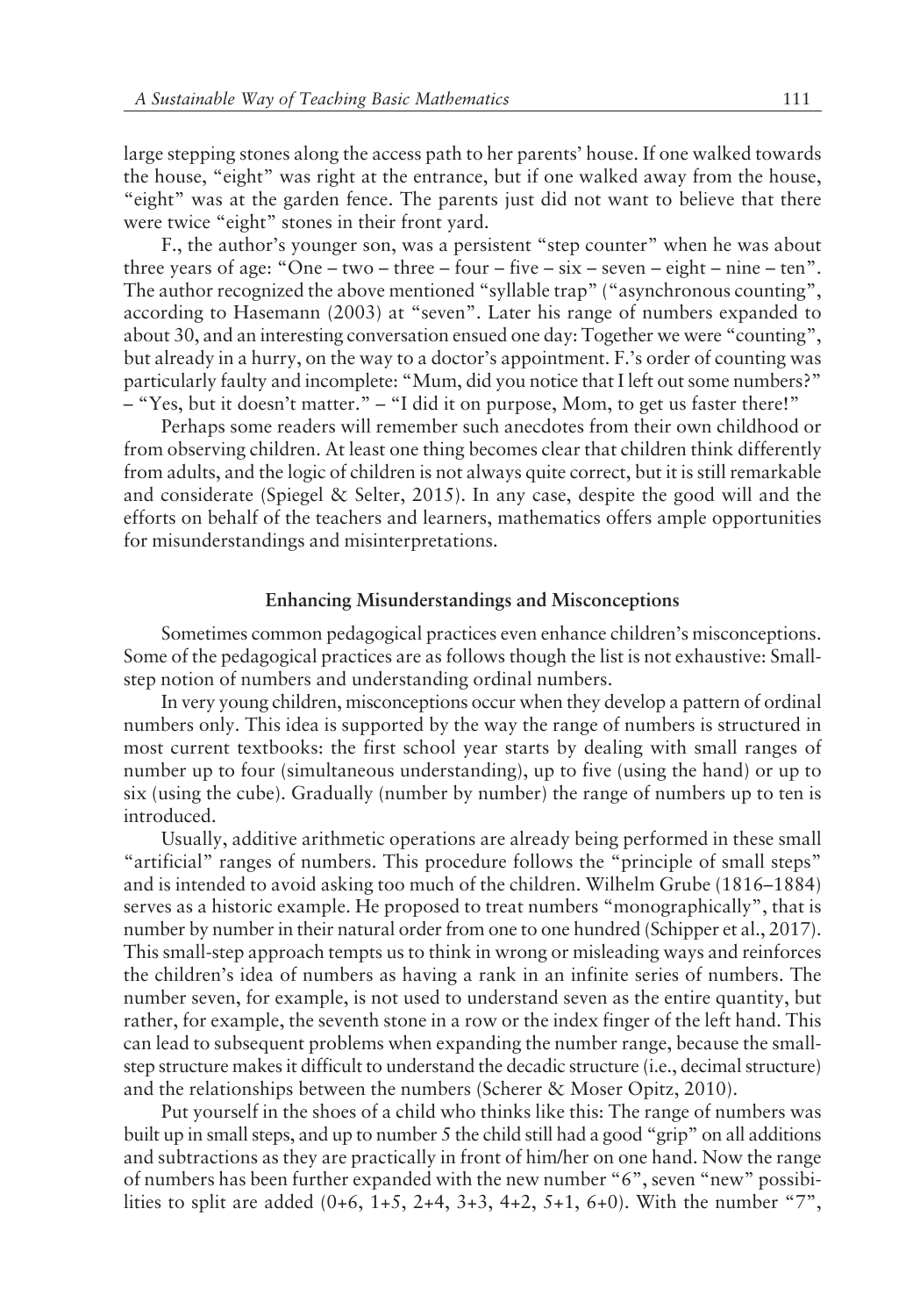there are eight more possibilities to split and additionally finger calculations become more complicated because one needs both hands to calculate. Some children find this range of numbers quite challenging and become anxious because some classmates are able to solve the calculations much faster than them. In this situation, the motivated teacher might state that "children, isn't this great? We now already know the numbers up to  $7$  – but that's not the end – because the numbers go on infinitely. The world of numbers is infinite!". It is understandable that some children cannot see anything positive in this news. "If I have problems right now, how am I going to manage future challenges? Now I know why Dad keeps saying our family is bad at math."

The idea of an ordinal structure (number as a rank in an infinite series of numbers) is also reinforced by counting on your fingers**,** which is common in our culture. We usually start counting with the thumb of the left hand  $("1").$  Step by step, the individual fingers are bent back – the index finger is  $2$ ", the middle finger  $3$ ", etc. Thus, for example, for the child the index finger of the left hand represents the number  $\degree$ 7". It would be much better to present "finger packages" to the children when "pre-counting", that is after pointing a finger  $("1"),$  bend it back and make a fist. At "2", both fingers are stretched out simultaneously in one movement, but then both fingers are bent back into a fist again. This process should be continued like this up to  $10"$ . This slightly different way of counting emphasizes the entirety of the bent fingers more strongly.  $\degree$ 7" is then no longer the newly added index finger, but the entirety of the stretched out seven fingers. Likewise, "7" is then to be shown, for example, as three plus four with both hands (Gaidoschik, 2018).

If a child thinks in purely ordinal terms, it is understandable that, for example, the prompt to count "7 minus 3" is met with incomprehension: "The index finger of the right hand minus the middle finger of the left hand? How is that possible?" The advice given by adults, that is, "you only have to count backwards" only exacerbates the problem. So the child starts counting backwards from 7: "Seven, six, five – the result is 5!" But seven minus three is not five. The adult who has good intentions may continue to "explain": "No, you can't count that last number." So the kid "reckons": "Six, five, four – the result is four." The adult is pleased that the child has now "understood" the calculation – the child has learned a rule without understanding it. With the help of this strategy he or she will in the future be able to solve all calculations correctly in small ranges of numbers without knowing what he/she is actually doing. If it comes to the worst, the child's understanding is never verified, and until the range of numbers is expanded into the hundreds, the child's lack of understanding of the operation goes unnoticed. However, at least in the range of one hundred, this strategy reaches its limits – who would like to solve 74 minus 37 counting backwards?

# **Problems Understanding Place Value**

As a result of having only an understanding of ordinal numbers, problems arise with the meaning of place value. "Ten" is not perceived as a special feature, but is only a number like many others in an "infinite series of numbers". If one now asks the child: "What comes first,  $13$  or  $16$ ", he is not able to see the analogy to 3 and 6, but must recite the numbers up to 16 to be able to answer the question. This would be comparable to the question: "What comes first: N or K?" Here many adults also recite the part of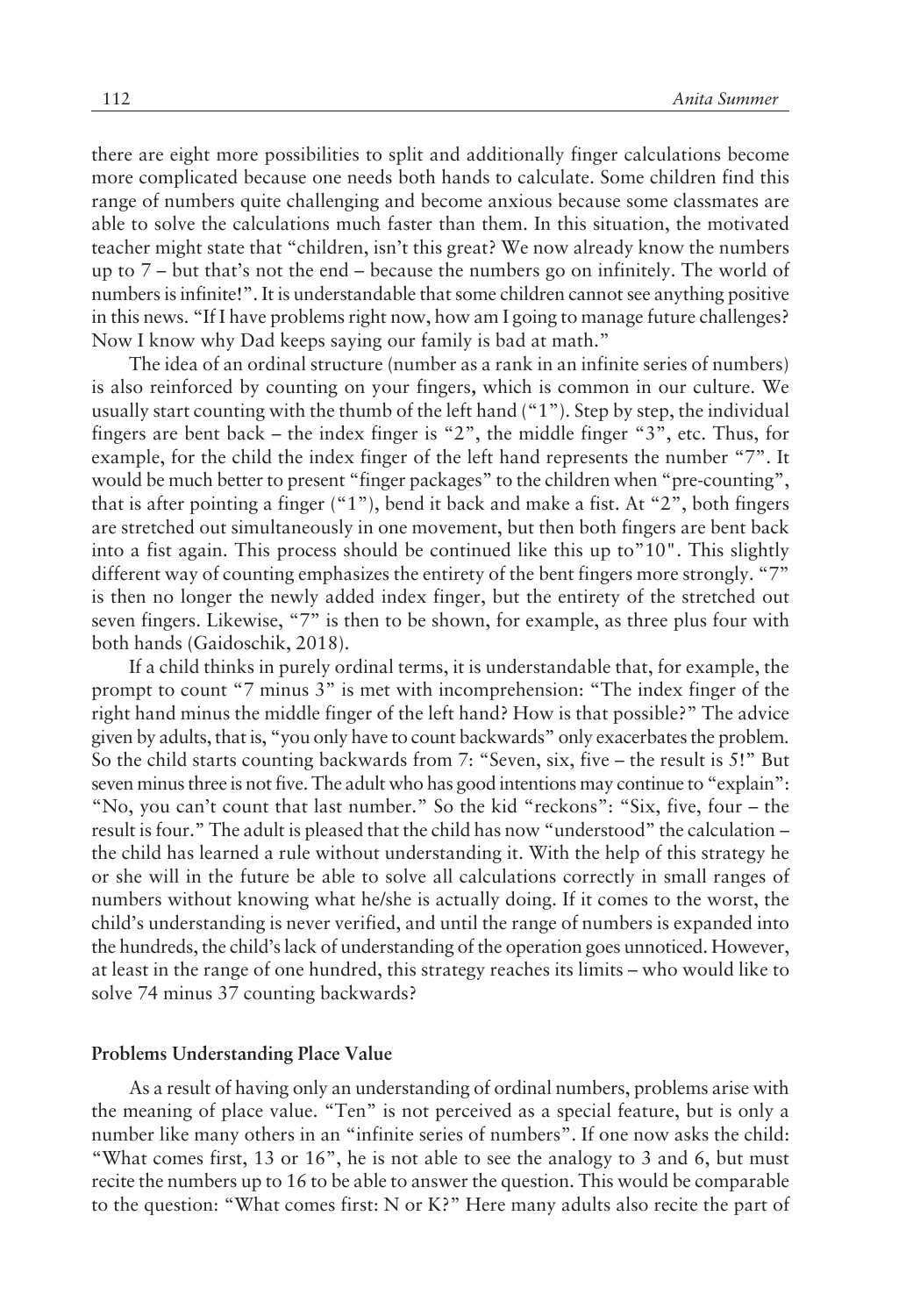the alphabet ("K – L – M – N") to be able to answer the question. By the way, this is no cause for concern because the alphabet does not have an "inner order" like our decimal system.

For children who do not recognize essential correlations (analogies, the commutative law) when counting, every calculation must be "counted" again and again. Therefore, the process of automatizing extremely slows down. This means that the gap between children who have understood the decadic basics (the decimal structure inherent in our system) and the "counters" is widening.

Bundling tens and ones, which in the German language is made even more difficult by the fact that the numbers are pronounced in the opposite direction to the reading direction is not clear to these children when counting. For example, children do not recognize 35 as a grouping of 3 tens and 5 ones, but they consider it as a point in the infinite number sequence. This lack of understanding is also evident, for example, in the task: "What is bigger  $-29$  or 32?" Children answer spontaneously that 29 is bigger because it contains a 9.

# **Linguistic Misunderstandings**

In contrast to everyday language, which can often only be understood correctly in the respective situation and within the given frame of reference (for example, "my little brother" – meaning "my younger brother"), the language used in lessons is characterized by specific features. It is generally valid, precise, unambiguous and understandable regardless of the situation. Children have to acquire several hundred mathematical technical terms already in primary school and should be able to make abstract, generally valid, depersonalized statements ("In an addition, both summands can be swapped.") (Verboom, 2013). This subject-specific language serves as foreign language and is full of pitfalls and potential misunderstandings.

If a teacher writes the numbers 3 and 5 on the blackboard and wants to know from the children which number is larger, the typeface of the 3 is a little bit bigger than that of the 5, so for visual learners the 3 is larger. Therefore, the actual solution is confusing for these children. The same could happen to children with even and odd numbers. The 1 is even in the typeface, while the 2 is odd. "Half of 8" can also be answered as follows: 3 or even 0.

#### **Use of Didactic Materials**

The use of materials is often automatically equated with "good" teaching. Educators are surprised that children do not achieve the desired success: "We have always used didactic material".

Dealing with material does not automatically foster understanding. On the contrary, incorrect use of materials can even reinforce erroneous ways of thinking. Unstructured materials like chestnuts, glass nuggets, or marbles can be used to train counting. However, they are not suitable for arithmetic operations. Adding 17 chestnuts to 42 chestnuts does not support the understanding of the operation and is a pure counting exercise. The "calculation chains" recommended in some kindergarten manuals (i.e., chains with up to one hundred beads on which calculations can be "moved") are also not conducive to understanding the structure of the operation.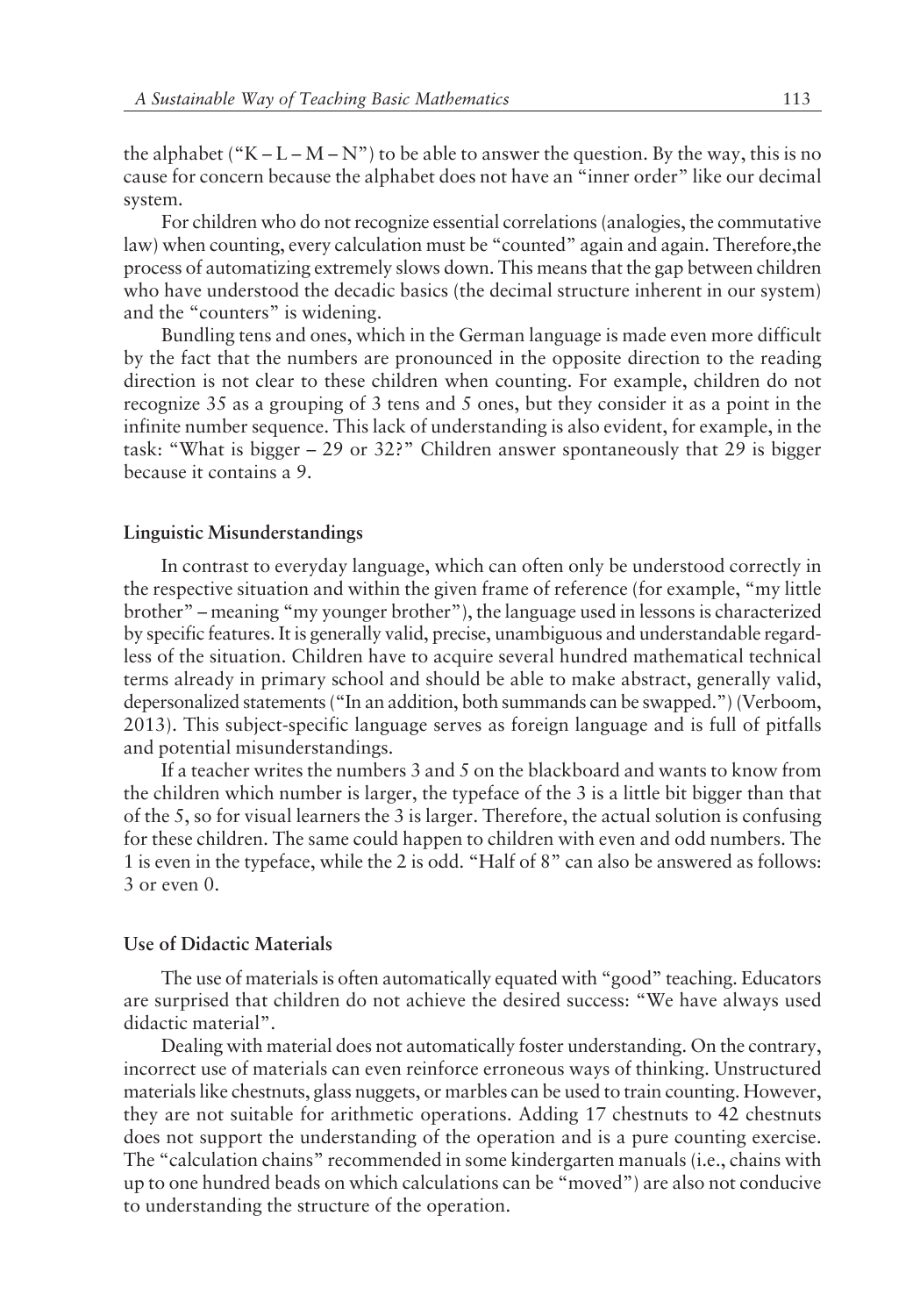But even appropriate material following the rules of the decimal system (one cube, tens bars, hundred plates...) does not guarantee understanding among children. It is essential that children think, while they are looking at the material and handling it, to ultimately draw abstract conclusions. This can be encouraged by asking specific questions. "Numbers as well as arithmetic operations are nothing that can be "seen" or "grasped": They must be thought and understood" (Gaidoschik, 2018, p. 43).

#### **Challenges for Sustainable Mathematics**

Whereas a few decades ago the focus was still on the rapid processing of arithmetical problems, and automated "practice" was seen as a desirable means of success. In recent decades, substantial attention has been paid to the thinking processes of children and related problematic areas that arise in initial mathematical lessons. As a result of doing research with children with arithmetic difficulties, the focus of attention in up-to-date didactics is on understanding arithmetic and getting detached from counting processes. Counting arithmetic is an important strategy before and at the beginning of the first school year and is completely adequate. Initially all children are counting calculators. "The question, however, is why some of them remain that way" (Selter, 2011, p. 3). Counting arithmetic is to be replaced by the far more effective and comprehensionbased *comparative arithmetic* (Gaidoschik, 2018; Schipper, 2017). According to Gaidoschik  $(2010)$ , "for years, there has been agreement on this approach in the didactics of mathematics, the science of learning and the teaching of mathematics"  $(p. 212)$ .

Memory recall is a strategy of a non-counting arithmetic approach: The child has already "memorized" by heart that 3 plus 4 equals 7.

Another form is the so-called "deduction" strategy: The child does not know 3 plus 4, but has already memorized the calculation 3 plus 3 (doublings are usually memorized more easily). With 3 plus 4 he/she thinks: If 3 plus 3 equals six, then 3 plus 4 must be one more, so 3 plus 4 equals seven. The prerequisite for a non-numerical procedure is a comprehensive concept of numbers, an understanding of relationships between numbers, and an understanding of addition and subtraction based on this (understanding of operations) (Selter, 2011).

Derivative arithmetic should be specifically promoted in the first-year mathematics lessons, because it is disadvantageous for children if they are stuck too long in counting arithmetic: Counting is error-prone, laborious, spoils the pleasure of dealing with numbers in the long run and makes it more difficult to recognize structures of numbers and correlations between calculations. In other words, "it blocks children's access to the mathematical aspects of calculating" (Gaidoschik, 2016, p. 1).

This leads to the question of how widespread counting arithmetic or deductive arithmetic is actually used in the first year of school. In Gaidoschik, Fellmann and Guggenbichler's (2010) study conducted in Austria, the calculation strategies of 139 randomly selected children from 20 randomly selected primary schools in Lower Austria were assessed. Only about 33 percent of the interviewed children had learned counting arithmetic at the end of the first school year. At the end of the first school year, about 27 percent had solved more than two thirds of the tasks in the range numbers up to 10 by counting. The question arises as to whether the expectations of the subject specific didactics were too high or whether the poor result is due to the specific teaching. It is noticeable that the teaching in the classes examined followed closely the respective text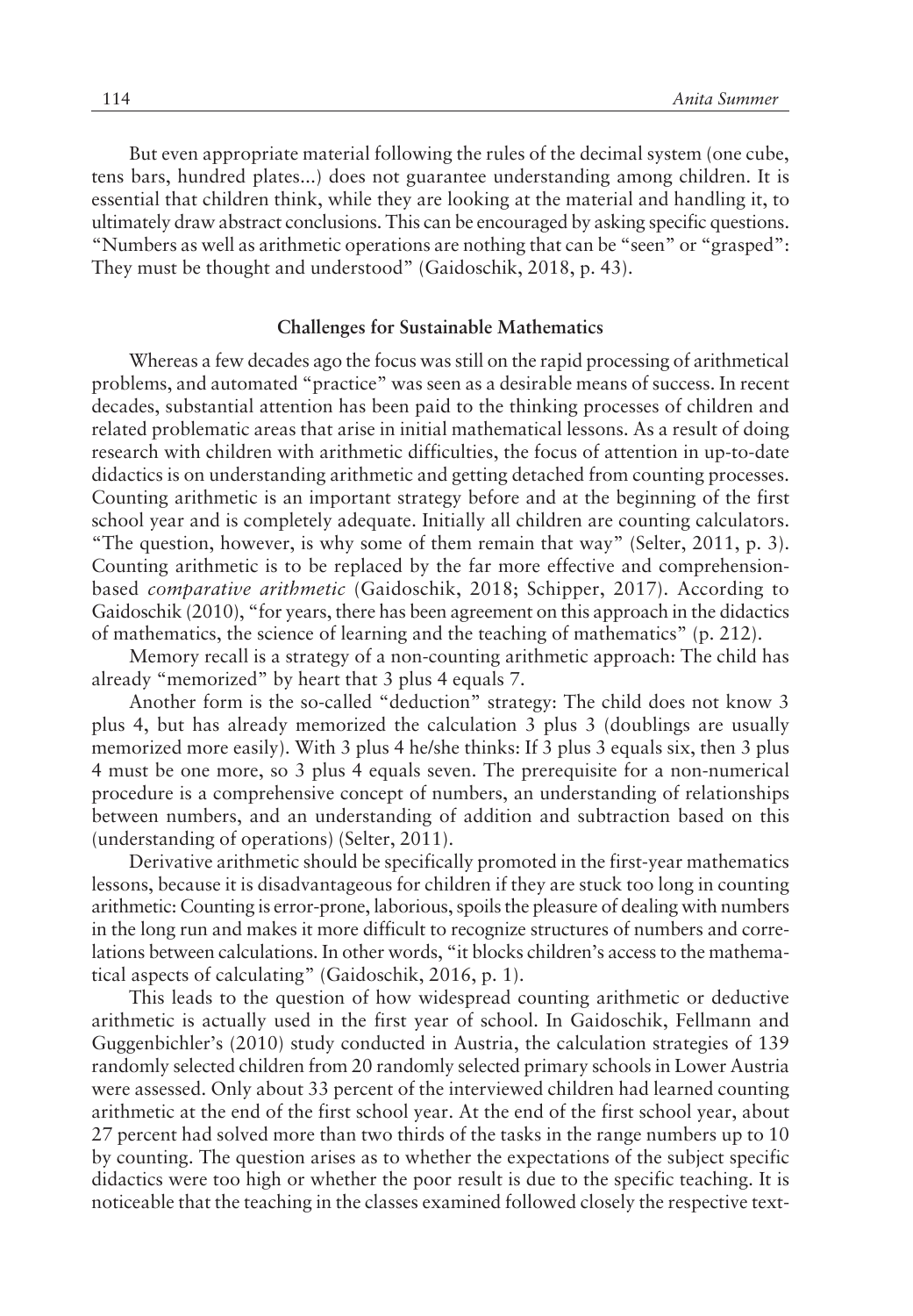books and these did not give the children any ideas for deductive arithmetic (Gaidoschik, Fellmann, & Guggenbichler, 2015).

Another study by the same scientists, which was carried out in selected Carinthian primary schools in cooperation with the University of Klagenfurt and the University College of Teacher Education of Carinthia, provides clear evidence that teaching is indeed a key factor in the children's acquiring arithmetic strategies. The arithmetic strategies of 71 first-graders in classes where special emphasis was placed on developing and practicing deduction were surveyed in face-to-face interviews. The children's teachers had previously taken part in intensive training sessions in order to lead children away from counting arithmetic already in the first school year. Results of the study clearly show that a change in teaching has an extremely positive influence on the children's arithmetic strategies. In two out of the four classes examined, counting arithmetic in the range of numbers up to 10 was no longer used at the end of the school year. The children were able to do most of the tasks in this range of numbers by heart, in some cases deductions were made (usually very quickly). In the other two classes, the proportion of children who had left counting arithmetic completely behind them was lower (63 and 44 percent respectively). In these classes there were only three children (out of 46) for whom counting was still the predominant method of arithmetic (Gaidoschik, Fellmann, & Guggenbichler, 2015).

The results of literary research clearly show that an up-to-date mathematical firstyear teaching makes a significant contribution to a sustainable mathematical understanding, reaching far beyond primary school. It is therefore an extremely urgent goal to adapt mathematics education in the first school year to these current literature-based findings and to focus on this desideratum in teacher training as well as in further education and training. Last but not least, it is necessary to provide teachers with suitable textbooks which are based on the results of these research findings.

Young people who are currently attending school will have to be able to cope with serious ecological, economic and social problems in the future. This requires not only entrepreneurial spirit and knowledge of the development of children but also practical skills.

The following chapter offers exemplary procedures in basic mathematics education.

#### **Proposals for Working with the Range of Numbers Up to Ten**

Counting is seen as a prerequisite for mathematical processes. Kindergarten and primary school children have very diverse previous experiences with counting. For counting, the childís environment is more suitable than for any other subject. Children are surrounded by things that can be counted. Nevertheless, counting in the school context very often takes place in the iconic form, i.e. in the textbook or on a worksheet. Most textbooks also start with a so-called "counting page", on which "strokes" are to be made for objects shown (Schipper et al., 2017). Of course, there is nothing to be said against this, but before that activity it would be more appealing for children to count concrete things. In this way, the natural need for moving around of the very young children can be met. It is essential that the teacher observes the children's activities. This allows the teacher to diagnose the childrenís performance, based on their background knowledge about the average development of counting and counting skills of children as presented at the beginning of this article. This diagnosis allows for rapid intervention and additional support if necessary.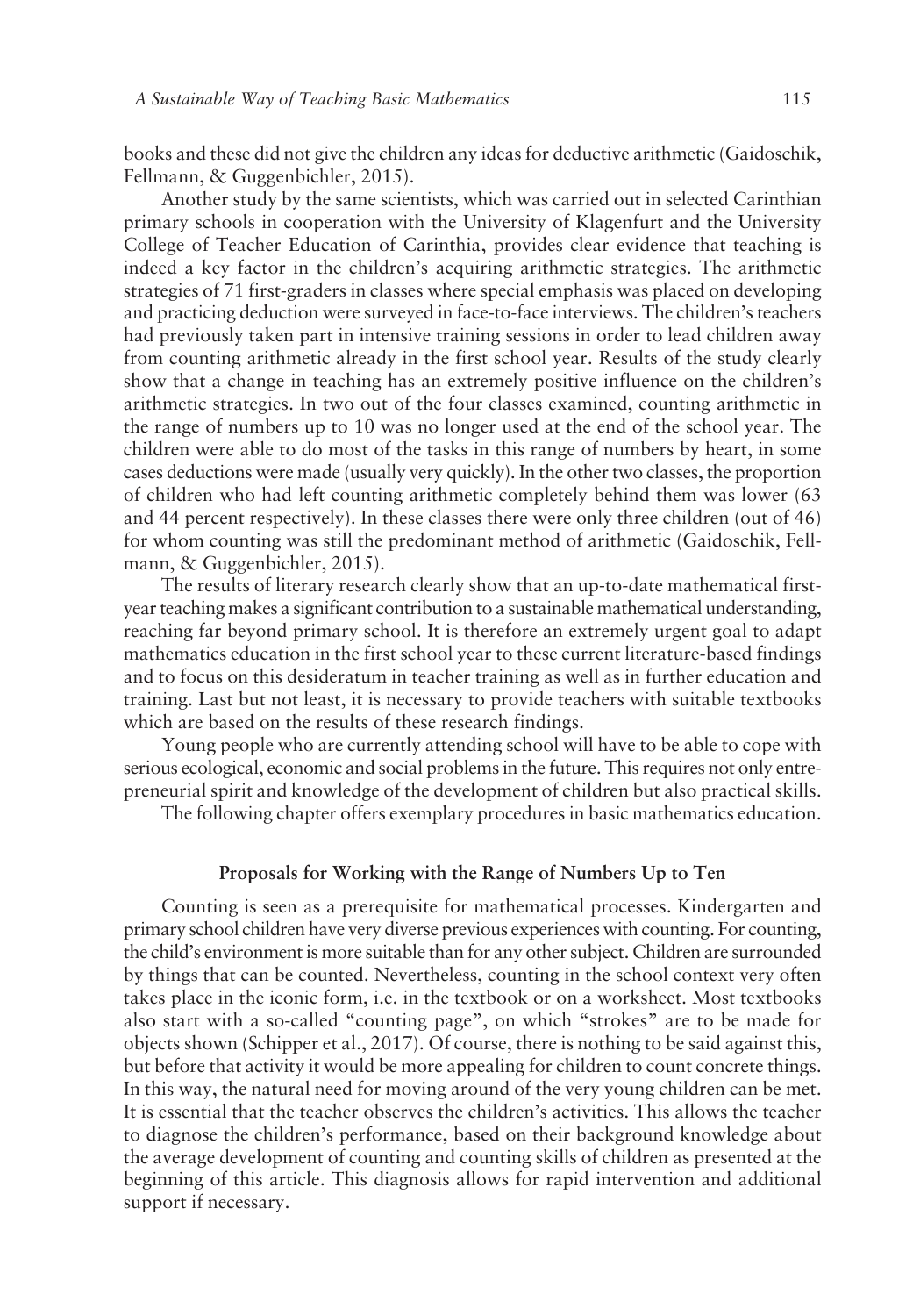For simple action-based exercises, according to Walter (2014), Gaidoschik (2018), and Schipper et al. (2017), the teacher needs larger quantities of the same objects. These can be glass nuggets, wire balls, buttons, even foam rubber flowers in appealing boxes. At the beginning only up to ten (identical) objects in each category suffice. For children who can already count safely in larger ranges of numbers, appropriate boxes are prepared for the respective range of numbers.

Alone or with a partner, children take a box, empty it and determine the number. The control could be done by the second child or by strokes (in a fiver structure) on the bottom of the box. The teacher has the possibility to observe the counting strategies of the children.

*ìAt what level of counting competence according to Hasemann (2003) is the child?î*

ó Counting should be experienced as something exciting: A number of things are put into a counting box. The children are allowed to pick up the box, but not to open it. "Who can give the best estimate?" The winner poses the next "riddle".

*ìPrecise number conceptî according to Krajewski (2008).*

ó On paper plates, pictures with dots (later also numbers) are given out. Children set out the same number of materials as seen on the plate. Whether only materials of the same kind are used or whether different materials are used is a point of discussion.

*ìAbstraction principleî according to Gelmann and Galistel (1978).*

The children have the paper plates with a certain number of materials in front of them. They close their eyes. A "witch" (teacher, later children) changes the quantities. The change is discussed ("one more... one less... same amount").

*ìCompetence level IIIî according to Krajewski (2008).*

In front of the children, a number of items is placed in a box. Now the box is shaken strongly. "How many things are in the box now?" A discussion whether the number has changed follows. Cognition: "I have added nothing to it and taken nothing away. The quantity remains the same."

*ìInvariance principleî according to Gelmann and Galistel (1978).*

The children are shown different cards with dots in different arrangements (for example, in a cube arrangement, in fives, in a line or jumbled). "Which numbers can you identify at a glance? Why?" It is discussed which arrangement is advantageous for quick recognition and where you have to count.

*ìSubitizingî according to Hasemann and Gasteiger (2014); ìOne-one principle after Gelmann and Galistel (1978).*

The children are to master challenging counting tasks: for example, objects are arranged in a circle and the teacher makes a counting mistake. "Why did a mistake happen?" When the objects are put in a straight line, you can count them easily. But the question is: "How many are there when you start counting from the other side?" or when the position of the objects is changed in front of the children's eyes (not the number): "How many are there now?"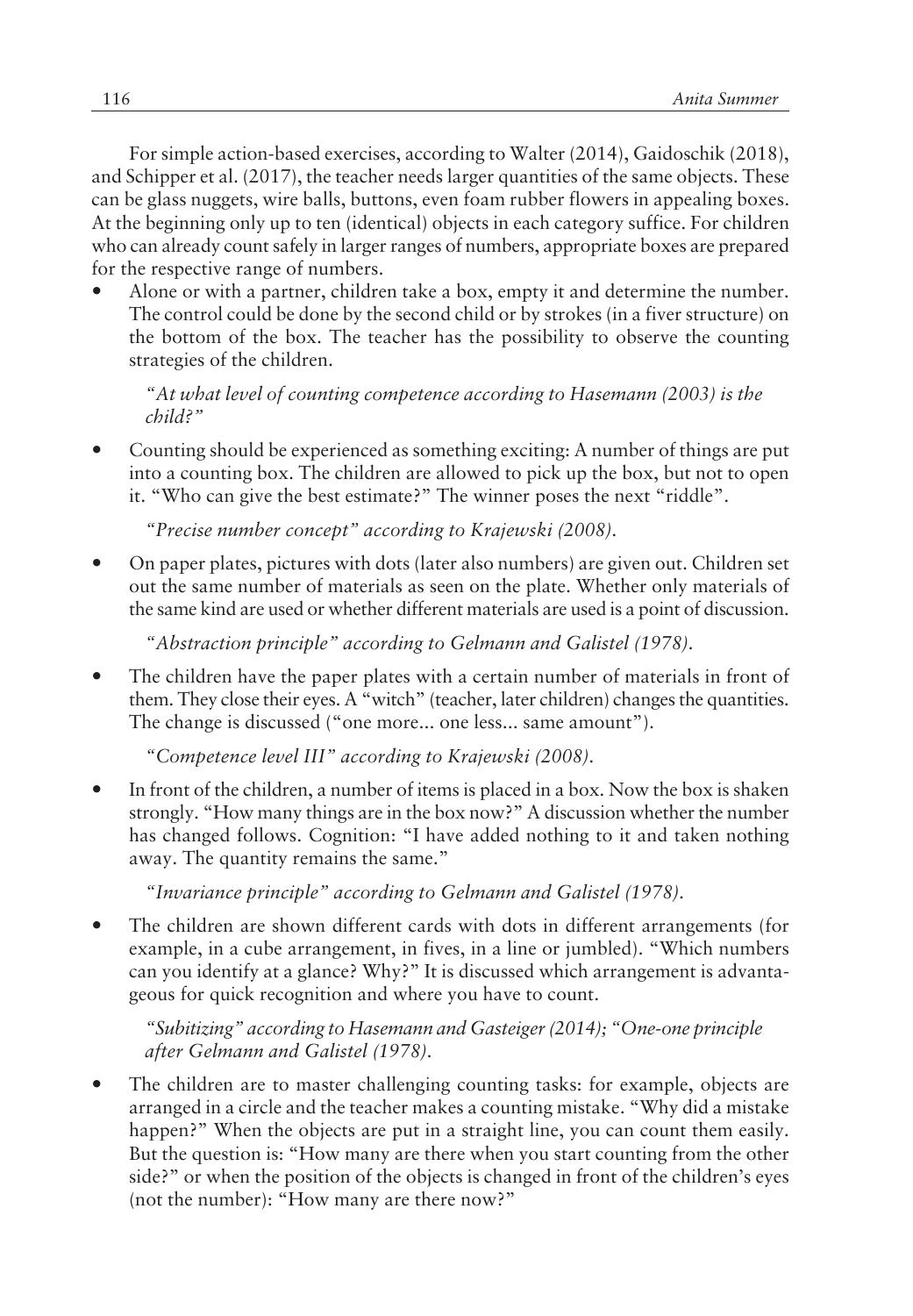# *Order-irrelevance principle according to Gelmann and Galistel (1978).*

ó A small puppet can be used to practice counting forwards and backwards. It is passed on from child to child. If the puppet faces the child, this means: counting forwards. If the puppet is turned around, counting backwards is required. For children who do not yet have a sufficient command of the language of instruction, the following game can be carried out: at the beginning, all the children stand up, they count out loud one by one. Child number ten must sit down (but continues to count out loud without being counted himself/herself). The winner is the last child to stand. The winner is therefore determined randomly, the children do the counting up to ten with great pleasure.

#### *ìBidirectional chain levelî ñ level 5 according to Hasemann (2003).*

Exercises of this kind enable the children to have a fun-oriented, differentiated introduction to mathematics and they form the basis for further sustainable development of mathematical skills. Once the counting to ten has been successfully accomplished, further comprehension-based exercises can be continued in the range of numbers up to ten with a holistic approach.

#### **Conclusion**

Teachers play an essential key role in teaching sustainable mathematics and therefore bear great responsibility for the success of the SDGs. Up-to-date mathematics teaching requires teachers to have a profound knowledge of mathematics, didactic knowledge, and an awareness of possible difficulties. Teachers are expected to present mathematics in ways that are likely to be different from how they themselves were taught (Safford-Ramus et al., 2016).

Teachers become active co-designers of future generations through their activities. (Summer, 2019). They create settings in which pupils can transfer mathematical understanding across varied contexts and settings. The student-centered mathematical tasks allow children to develop an understanding of sustainability issues that enable them to take positive action in their daily lives (Serow, 2015). As a consequence, teachers have a key role in generating insight into the basics of sustainable development.

Quality education is at the heart of public interest and is perceived as an urgent desideratum. For mathematics teaching, this means that the children's entry into the world of mathematics must be made with the greatest care, great knowledge of content, pedagogical skills, and diagnostic competence. Children have to be equipped with mathematical skills already at an early stage of their school career which will enable them to measure and evaluate sustainability in their lives.

Based on the competent mathematics teaching, much can be achieved in terms of sustainable development and the SDG "Quality Education". This is essential not only for basic mathematics instruction, but for the entire school and professional career of children. Clifford (1845-1879) pointed out the importance of childhood experiences in this learning process and noted that "mathematics is the gateway to science, and this gateway is so narrow and small that you can only walk through it as a small childî.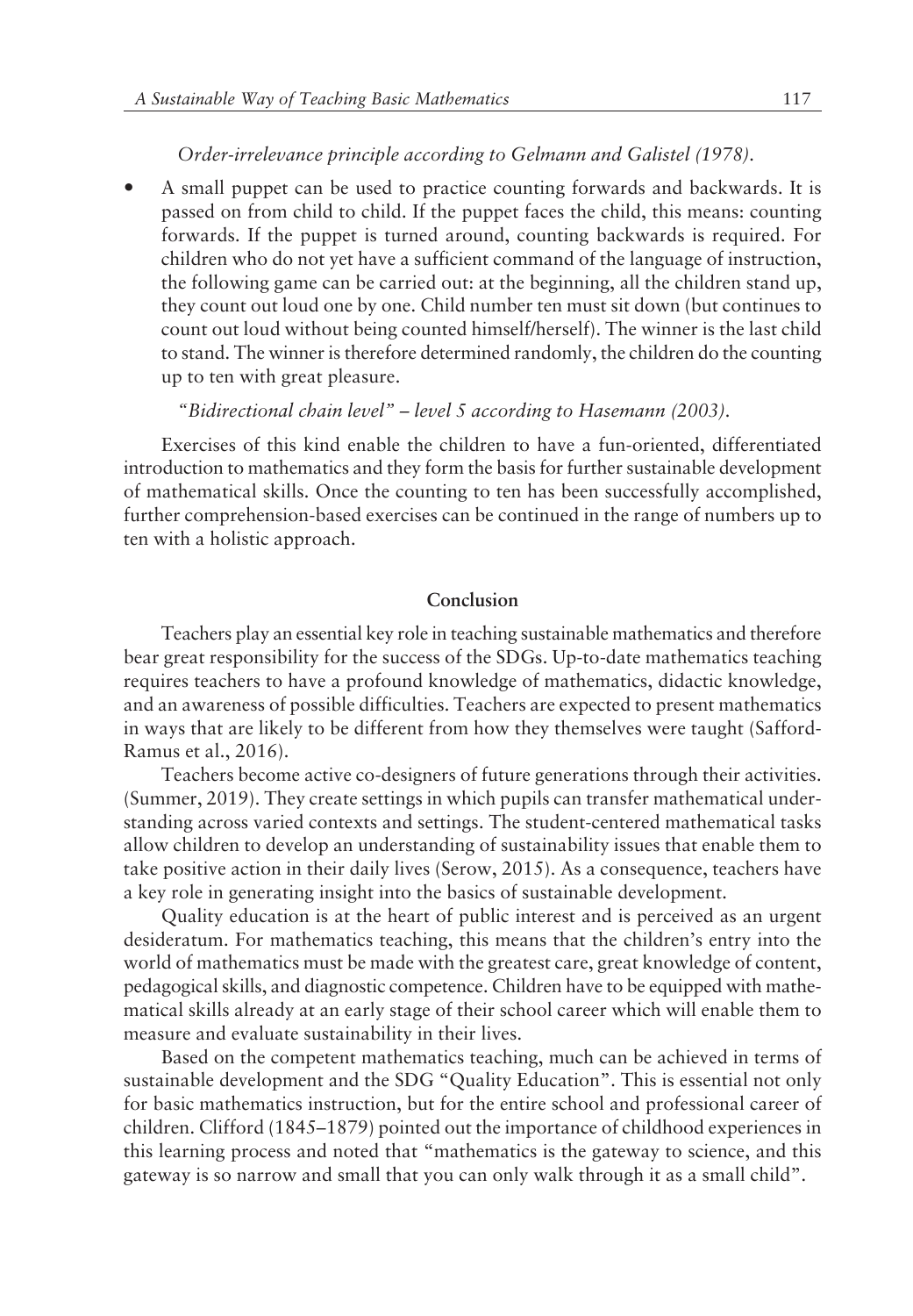#### References

- Akinmola, E. A. (2014). Developing mathematical problem solving ability: A panacea for a sustainable development in the 21th century. *International Journal of Education and Research.* Retrieved from https://www.ijern.com/journal/February-2014/28.pdf
- Bka Bundeskanzleramt. (2015). *Ziele der Agenda 2030* [Objectives of the Agenda 2030]. Retrieved from https://www.bundeskanzleramt.gv.at/themen/nachhaltigeentwicklung-agenda-2030/entwicklungsziele-agenda-2030.html
- BMBWF (2019). *UN-Agenda 2030: Die globalen Nachhaltigkeitsziele/SDGs im Bereich Bildung* [UN Agenda 2030: The global sustainability goals/SDGs in education]. Retrieved from https://www.bmbwf.gv.at/Themen/euint/ikoop/bikoop/sdgs.html
- Gaidoschik, M. (2010). *Wie Kinder rechnen lernen oder auch nicht* [How children learn to calculate – or maybe not]. Frankfurt am Main: Peter Lang.
- Gaidoschik, M. (2016). *Aktuelle Studie: Vom Z‰hlen zum Rechnen* [Actual study: From counting to calculating]. Retrieved from http://www.recheninstitut.at/2016/10/ aktuelle-studie-vom-zaehlen-zum-rechnen/#more-1828
- Gaidoschik, M. (2018). *Rechenschwäche verstehen Kinder gezielt fördern* [Understanding of arithmetic impairment - supporting children]. Hamburg: Persen.
- Gaidoschik, M., Fellmann, A., & Guggenbichler, S. (2015). Computing by counting in first grade: It ainít necessarily so. In *Proceedings of the Ninth Congress of the European Society for Research in Mathematics Education CERME 9*, Prague. Retrieved from https://www.dropbox.com/sh/8ybnhniqp2r5zm7/AACvry0oJXp JHfQsX3GdxzwIa?dl=0&preview=CERME9\_TWG2\_Gaidoschik\_v2.pdf
- Gerretson, H., Iliško, Dz., & Fortino, C., (2010). Sustaining self-regulated students' learning through inquiry-driven mathematics and science instruction. *Discourse and Communication for Sustainable Education,* 1(1), 5-22.
- Gerster, H.-D., & Schulz, R. (2004). *Schwierigkeiten beim Erwerb mathematischer Konzepte im Anfangsunterricht* [Difficulties in acquiring mathematical concepts in basic lessons]. Freiburg im Breisgau. Retrieved from https://phfr.bsz-bw.de/ frontdoor/deliver/index/docId/16/file/gerster.pdf
- Guseva, S., Dombrovskis, V., Murašovs, V., & Iliško, Dz. (2012). Sustainability-designed learning environment for pre-school children: The case of Latvia. *International Journal of Early Childhood Learning*, 19(4), 15-26.
- Gˆtz, T. (2012). *Langeweile im Fach Mathematik* [Boredom in mathematics]. Vortrag auf der 46. Tagung für Didaktik der Mathematik [Lecture at the 46<sup>th</sup> Conference for Didactics of Mathematics]. Weingarten. Retrieved from http://nbn-resolving.de/ urn:nbn:de:bsz:352-0-346011
- Götze, D. (2015). *Sprachförderung im Mathematikunterricht* [Language support in mathematics lessons]. Berlin: Cornelson.
- Hasemann, K., & Gasteiger, H. (2014). *Anfangsunterricht Mathematik* [Initial mathematics]. Heidelberg: Springer Spektrum.
- Hefendehl-Hebereker, L., & Schwank, I. (2015). Arithmetik: Leitidee Zahl [Arithmetic: Central idea of number]. In Bruder, R., Hefendehl-Hebereker, L., Schmidt-Thieme, B., & Weingard, H. G. (Eds.), *Handbuch der Mathematikdidaktik* [Manual of mathematical didactics]. Heidelberg: Springer Spektrum.
- Krajewski, K. (2008). Vorschulische Förderung bei beeinträchtigter Entwicklung mathematischer Kompetenzen [Pre-school support for impaired development of mathematical competences]. In Borchert, J., Hartke, B., & Jogschies P. (Eds.), *Frühe Förderung*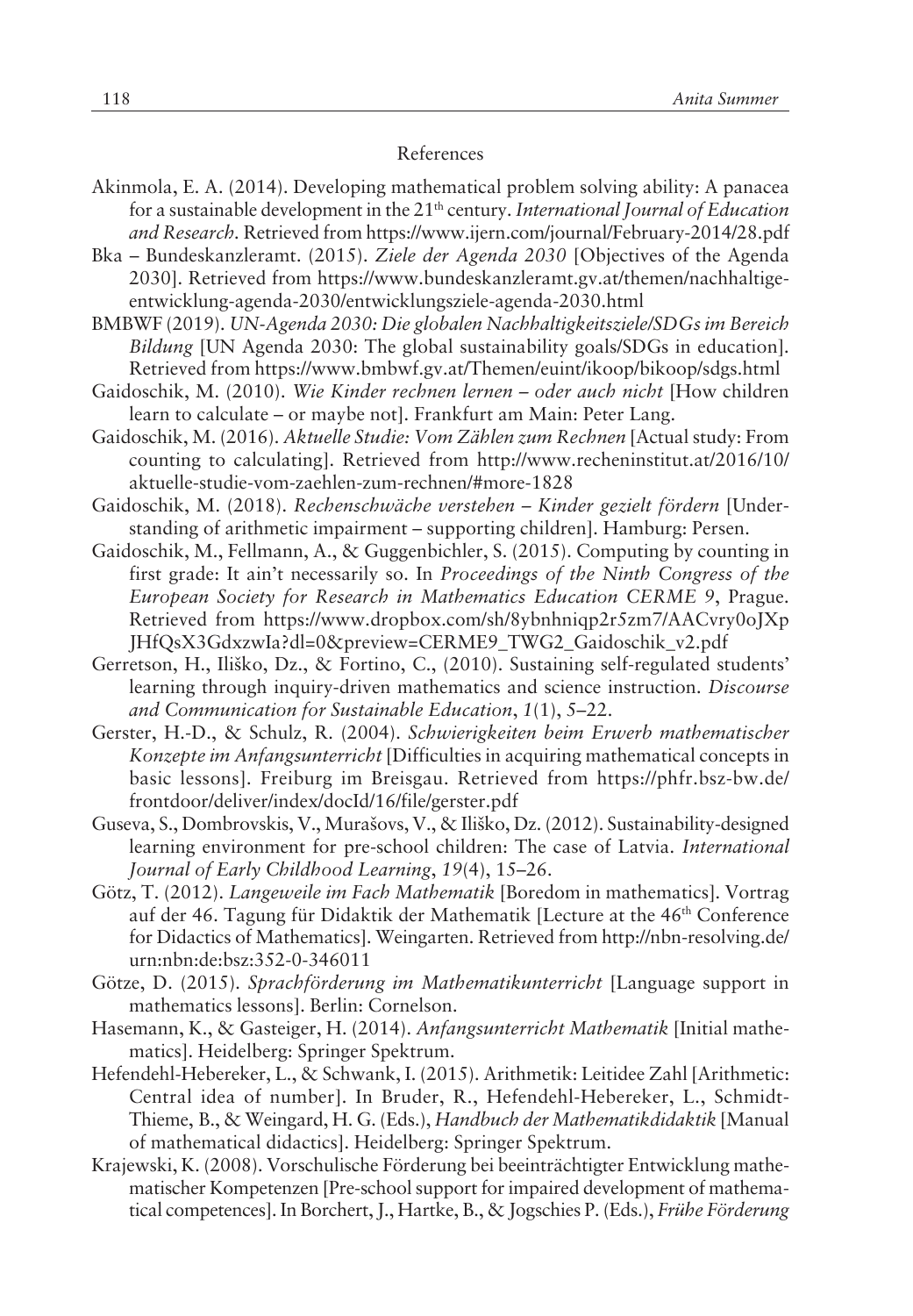*entwicklungsauff‰lliger Kinder und Jugendlicher* [Early support for children and young people with developmental problems]. Stuttgart: Kohlhammer.

- Lindner, J. (2018). Entrepreneurship education for a sustainable future. *Discourse and Communication for Sustainable Education, 9(1), 115-127.*
- Moser Opitz, E. (2008). *Z‰hlen-Zahlbegriff-Rechnen* [Counting-number concept-calculation]. Bern Stuttgart Wien: Haupt Verlag.
- Safford-Ramus, K., Kumar Misra, K., & Maguire, T. (2016). *The troika of adult learners, lifelong learning, and mathematics*. Hamburg: Springer.
- Salīte, I. (2008). Educational action research for sustainability: Constructing a vision for the future in teacher education. *Journal of Teacher Education for Sustainability*, *10, 5*–16.
- Salīte, I., & Pipere, A. (2006). Aspects of sustainable development from the perspective of teachers. *Journal of Teacher Education and Training*, 6, 15–32.
- Scherer, P., & Moser Opitz, E. (2010). *Fˆrdern im Mathematikunterricht der Primarstufe* [Support in mathematics lessons at primary level]. Heidelberg: Springer.
- Schipper, W., Ebelin, A., & Dröge, R. (2017). *Handbuch für den Mathematikunterricht*, 1. Schuljahr [Handbook for the teaching of mathematics, 1<sup>st</sup> grade]. Braunschweig: Westermann.
- Schipper, W. (2009). *Handbuch für den Mathematikunterricht an Grundschulen* [Handbook for the teaching of mathematics in primary schools]. Braunschweig: Schroedel.
- Serow P. (2015). Education for sustainability in primary mathematics education. In Taylor, N., Quinn, F., & Eames, C. (Eds.), *Educating for sustainability in primary schools*. Rotterdam: Sense Publishers.
- Selter, C. (2012). Prävention von Rechenschwierigkeiten [Prevention of arithmetic difficulties]. PIKAS. Dortmund. Retrieved from https://pikas.dzlm.de/pikasfiles/uploads/ upload/Material/Haus\_3\_-\_Umgang\_mit\_Rechenschwierigkeiten/FM/Modul\_3.1/ Sachinfos.pdf
- Spiegel, H., & Selter, C. (2015). *Kinder & Mathematik. Was Erwachsene wissen sollten* [Children & mathematics. What adults should know]. Seelze: Klett-Kallmeyer.
- Summer, A. (2019). Entrepreneurship education in mathematics education for future primary school teachers. *Discourse and Communication for Sustainable Education*, *10*(2), 89-99.
- Schütky, R., Grasser, U., Haider, R., & Holzer, N. (2017). *Fachwissenschaftliche Grundlagen der Primarstufenmathematik* [Scientific principles of primary school mathematics]. Graz: logomedia.
- Verboom, L. (2013). "Meine Kinder können das nicht!" [My kids can't do that]. *Grundschule Mathematik - Sprachförderung* [Journal for Primary School Mathematics – Language Support], 39.
- Walter, S. (2014). *Matheabenteuer mit Lisa und Ali. Klasse 1. Lehrerband* [Adventure in mathematics with Lisa and Ali. Class level  $1<sup>st</sup>$ . Teachers Edition]. Hamburg: Auer.
- Weber, H., & Petermann, F. (2016). Der Zusammenhang zwischen Schulangst, Schulunlust, Anstrengungsvermeidung und den Schulnoten in den Fächern Mathematik und Deutsch [The connection between fear of school, unwillingness to go to school, avoidance of effort and school grades in mathematics and German]. Zeitschrift für *Pädagogik* [Journal for Pedagogy], *62(4)*, 551–570.